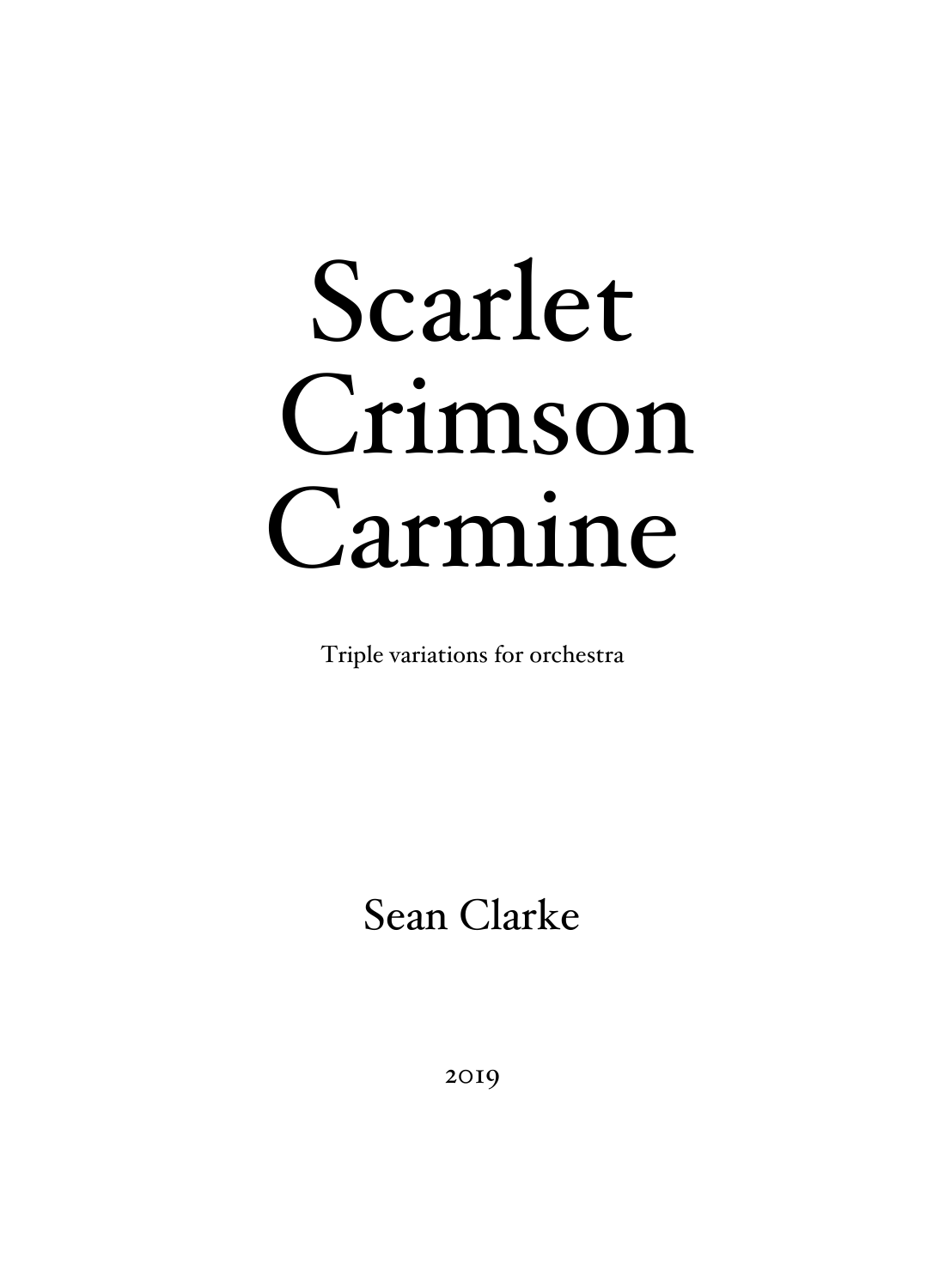### Scarlet Crimson Carmine – Triple variations for orchestra

Composed for the Toronto Symphony Orchestra, 2019 Explore the Score program. Premiered on 12 Jan. 2019, directed by Gary Kulesha.

#### **Biography**

Sean Clarke is a composer, flutist and theorist from Calgary, now based in Ottawa. He completed a doctorate in composition at the University of Montréal under the guidance of Ana Sokolovic and Jonathan Goldman, generously supported by a SSHRC Joseph-Armand Bombardier Doctoral under Peter Lloyd and Anthony Gilbert, and the University of Calgary under Allan Bell and David

Eagle.<br>His works have been performed in France, America, and across Canada, by the National Youth Orchestra, Quatuor Bozzini, Robert Aitken, Land's End Ensemble, Ensemble Mise-En, Ensemble Arkea, and Project Iso, as well as featured in the World Saxophone Congress and the Canadian University Music Society annual conference. Sean has presented his theory research, which focuses on the music of Pierre Boulez and formal function in contemporary music, at national and regional conferences.<br>As a freelance flutist, Sean has performed in contemporary music festivals in Montréal, Calgary

and Saskatoon, with the Calgary Philharmonic Orchestra and the Red Deer Symphony, and in concert series including the Société de Musique Contemporaine de Québec's Série Hommage and McGill University's Schulich Professional Concert Series.

> Sean Clarke clarkesc@hotmail.com 438-826-2552 www.sean-clarke.com www.soundcloud.com/seanclarkecomposer-1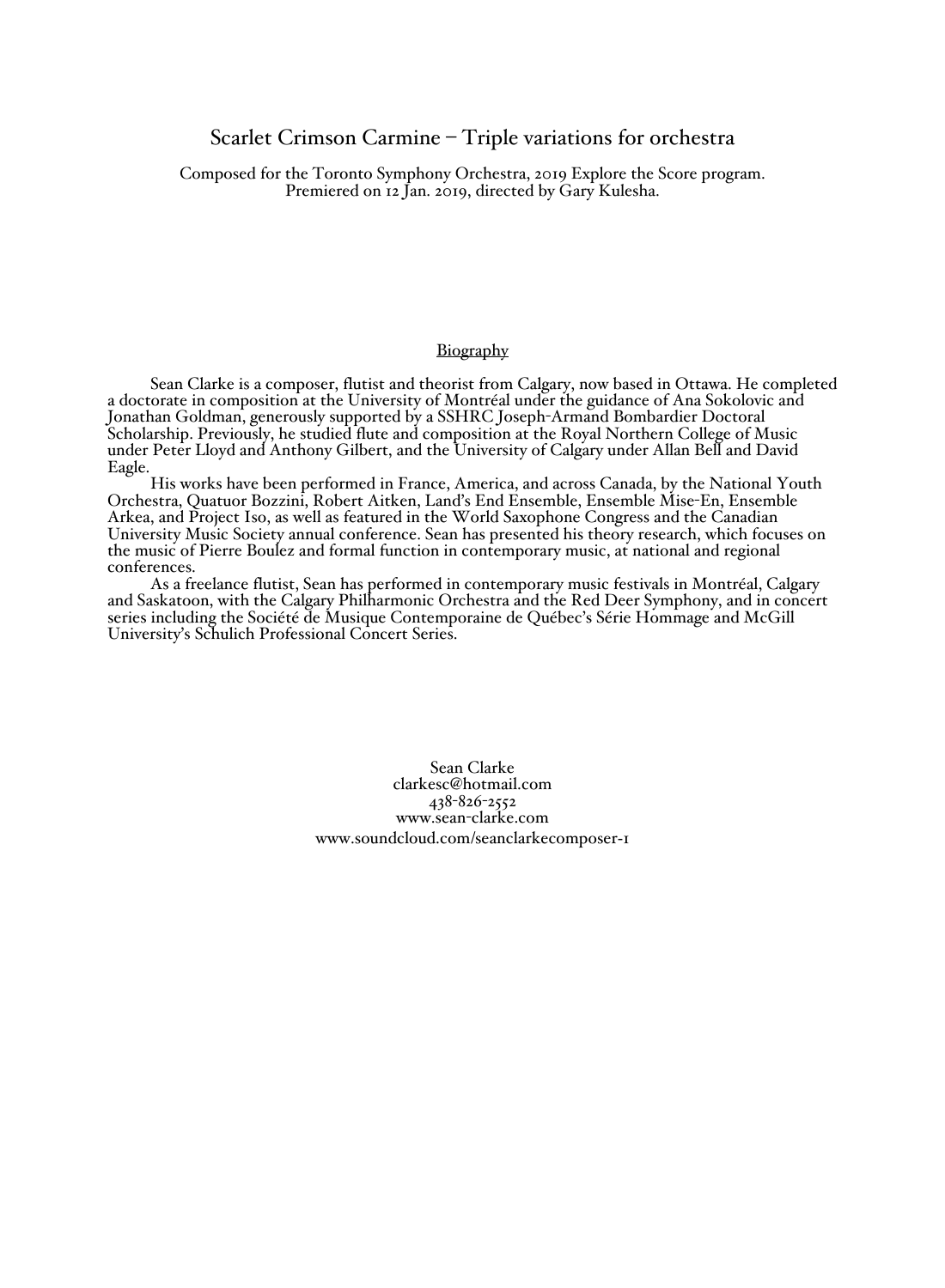Instrumentation

2 Flutes 2 Oboes 2 Clarinets in B-flat 2 Bassoons

4 Horns in F 3 Trumpets in C 3 Trombones 1 Tuba

Violin 1 (*divisi*: a & b) Violin 2 (*divisi*: a & b) Viola (*divisi*: a & b) Cello (*divisi*: a & b) Double bass (minimal use of *divisi*)

*Score is in C*

#### Duration

ca. 5 min.

#### Program notes

Scarlet, crimson and carmine are three deep shades of red. They evoke conflicting images of passion, death, love, anger, tenderness, and violence.

Though broadly similar, these intense hues are distinct and rich in their own right when examined closely. Furthermore, there is room for subtle variation and contrast within each shade.

Similarly, this piece examines three musical ideas that are developed and transformed over time. The form consists of a set of triple variations followed by a brief coda:

 $A^I B^I C^I - A^2 B^2 C^2 - A^3 B^3 C^3 - \text{Coda} (B^4)$ 

Working against the episodic nature of variation form, however, is a dramatic through-line that fuses the short sections together and gives the work a distinct emotional trajectory. This connective thread leads the listener through a wide range of affective territory in a relatively short amount of time; a densely packed journey through a vermilion-soaked landscape.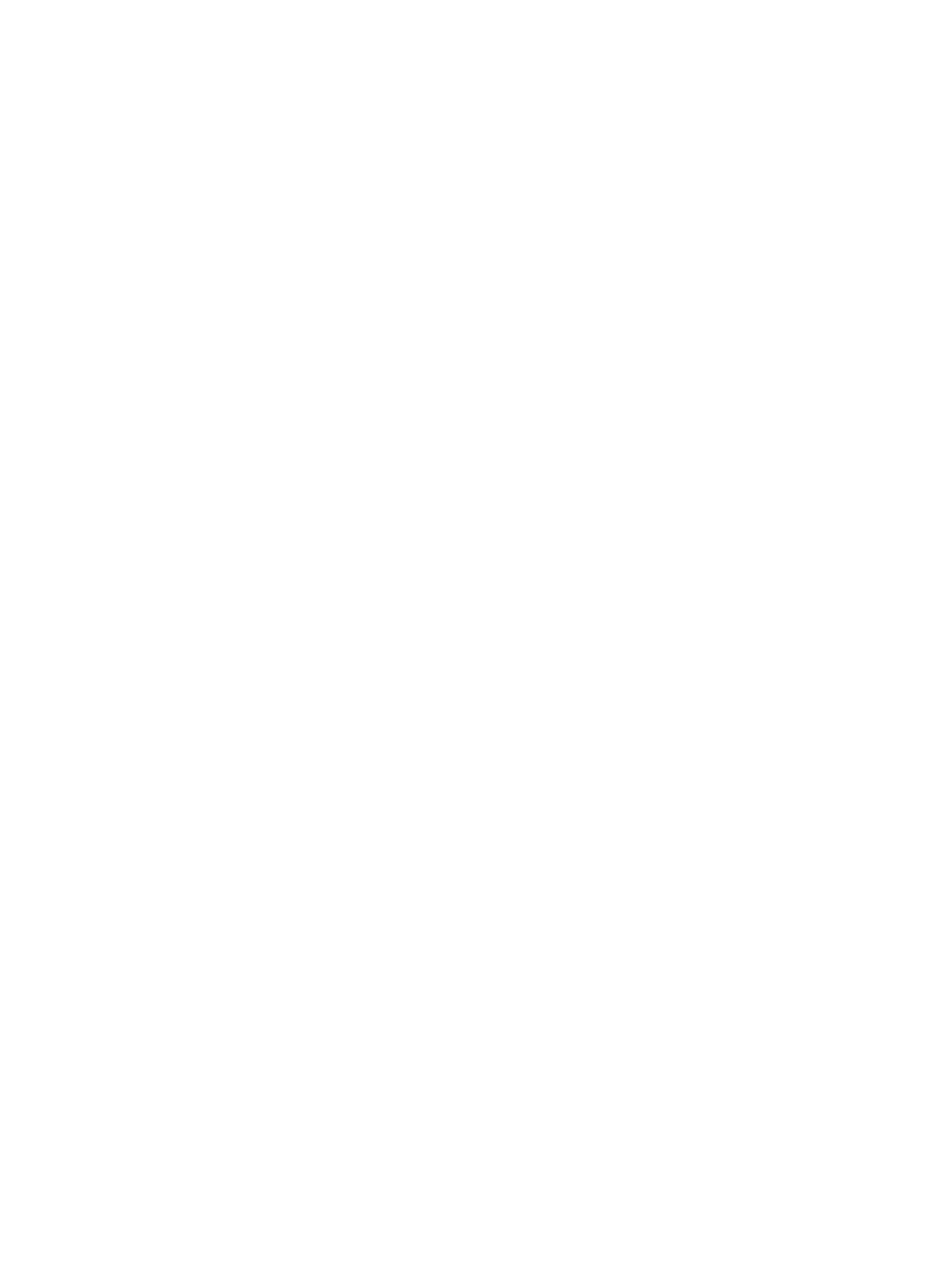|             | Delirium - molto espressivo<br>Largo = ca. 40-44<br>$ {\bf A1} $ | Scarlet Crimson Carmine        |                                   | $rit. -- -- --$      | Sean Clarke<br>$- - - -$       |
|-------------|------------------------------------------------------------------|--------------------------------|-----------------------------------|----------------------|--------------------------------|
| Flute 1     | hē.<br>2                                                         | $-\,pp$                        |                                   |                      |                                |
| Flute 2     | $\frac{4f}{4}$<br>8                                              |                                | $\frac{5}{4}$                     |                      | mр                             |
| Oboe 1      | $f\hspace{-0.1cm}f$<br>⊕                                         | $=$ $pp$                       | $\mathbf{v}$                      |                      | mр                             |
| Oboe 2      | ff<br>∶ ‼≏ ।                                                     | $=$ $pp$                       | $\frac{5}{4}$                     |                      | mp                             |
|             | ff<br>은 社                                                        | $\equiv$ $pp$                  |                                   |                      | mр                             |
| Clarinet 1  | 6 š<br>ff<br>∸⊯ -                                                | $=$ pp                         | $\frac{5}{4}$ –                   |                      |                                |
| Clarinet 2  | $\hat{\bm{f}}$                                                   | $=$ pp                         | ÷                                 |                      |                                |
| Bassoon 1   | $2\frac{2}{8}$                                                   | f<br>pp                        | $\frac{1}{2}$                     |                      |                                |
| Bassoon 2   | $7\frac{2}{8}$ }<br>⇉                                            |                                | $\equiv$                          |                      |                                |
| Horn 1      | $6\frac{2}{3}$ }                                                 | $\boldsymbol{f}$<br>$-$ pp     | $\frac{5}{4}$                     |                      |                                |
| Horn 2      | 637<br>$\frac{4}{4}$                                             |                                | 曇                                 |                      |                                |
| Horn 3      | 63?                                                              | $\boldsymbol{pp}$              | $\boldsymbol{p}$<br>$\frac{5}{4}$ |                      |                                |
| Horn 4      | 63?                                                              |                                | $\frac{5}{4}$                     | $rit. - - - - - - -$ |                                |
| Trumpet 1   | $\frac{1}{9}$                                                    |                                |                                   |                      |                                |
| Trumpet 2   | 63?                                                              | $\boldsymbol{p}$               |                                   |                      |                                |
| Trumpet 3   | $\frac{2}{6}$                                                    | p p                            | $\frac{1}{2}$                     |                      |                                |
| Trombone 1  | $2\frac{2}{8}$ }<br>₹                                            | $\boldsymbol{p}$               | $\mathbb{R}$                      |                      |                                |
| Trombone 2  | 23.3                                                             | $\bar{p}\bar{p}$               |                                   |                      |                                |
|             |                                                                  | $\boldsymbol{p}\boldsymbol{p}$ |                                   |                      |                                |
| Trombone 3  | 2.3                                                              | $\boldsymbol{pp}$              |                                   |                      |                                |
| Tuba        | 237                                                              |                                | P,                                | $rit. \--$           |                                |
| Violin 1/a  | ff                                                               |                                | $\boldsymbol{p}$                  |                      | $\boldsymbol{m}\boldsymbol{p}$ |
| Violin 1/b  | $\frac{2}{8}$<br>$\frac{4}{4}$                                   |                                | $\frac{5}{4}$                     |                      |                                |
|             | $f\hspace{-0.1cm}f\hspace{-0.1cm}f$                              |                                | $\boldsymbol{p}$                  |                      | $\boldsymbol{m}\boldsymbol{p}$ |
| Violin 2/a  | $_{-3-}$                                                         |                                |                                   |                      |                                |
| Violin 2/b  |                                                                  |                                | $\pmb{p}$<br>$\frac{5}{4}$        |                      |                                |
|             | ĴĴ                                                               |                                | $\boldsymbol{p}$                  |                      |                                |
| Viola/a     | f<br>ff                                                          |                                | $\boldsymbol{p}$                  |                      |                                |
| Viola/b     |                                                                  |                                | $\frac{5}{4}$                     |                      |                                |
| Cello/a     |                                                                  |                                |                                   | $\boldsymbol{p}$     |                                |
|             |                                                                  | ff                             |                                   | p                    | mp                             |
| Cello/b     |                                                                  |                                | $\frac{5}{4}$                     |                      |                                |
| Double bass |                                                                  | ff<br>$\pmb{p}$                | $\frac{5}{2}$                     |                      |                                |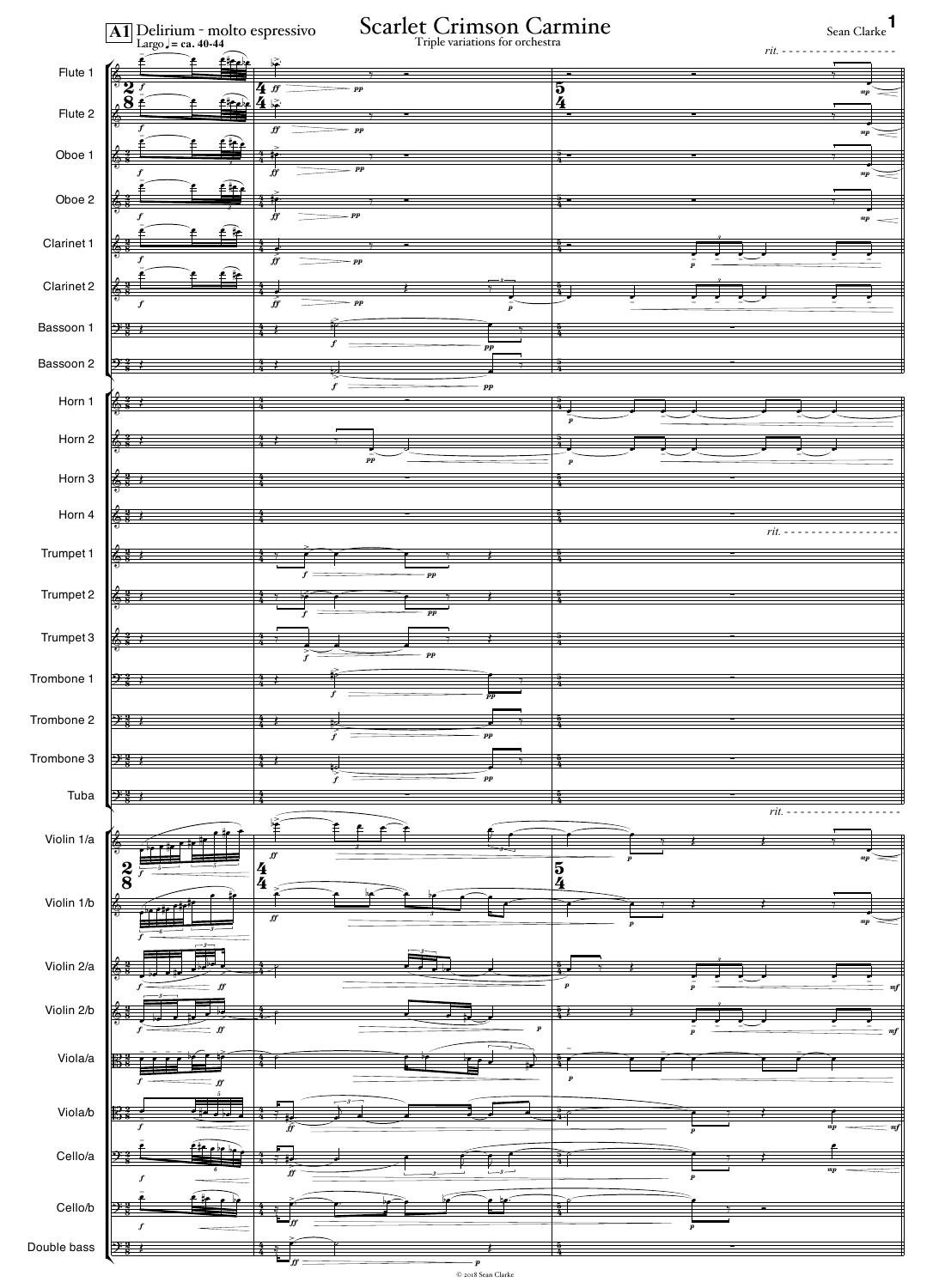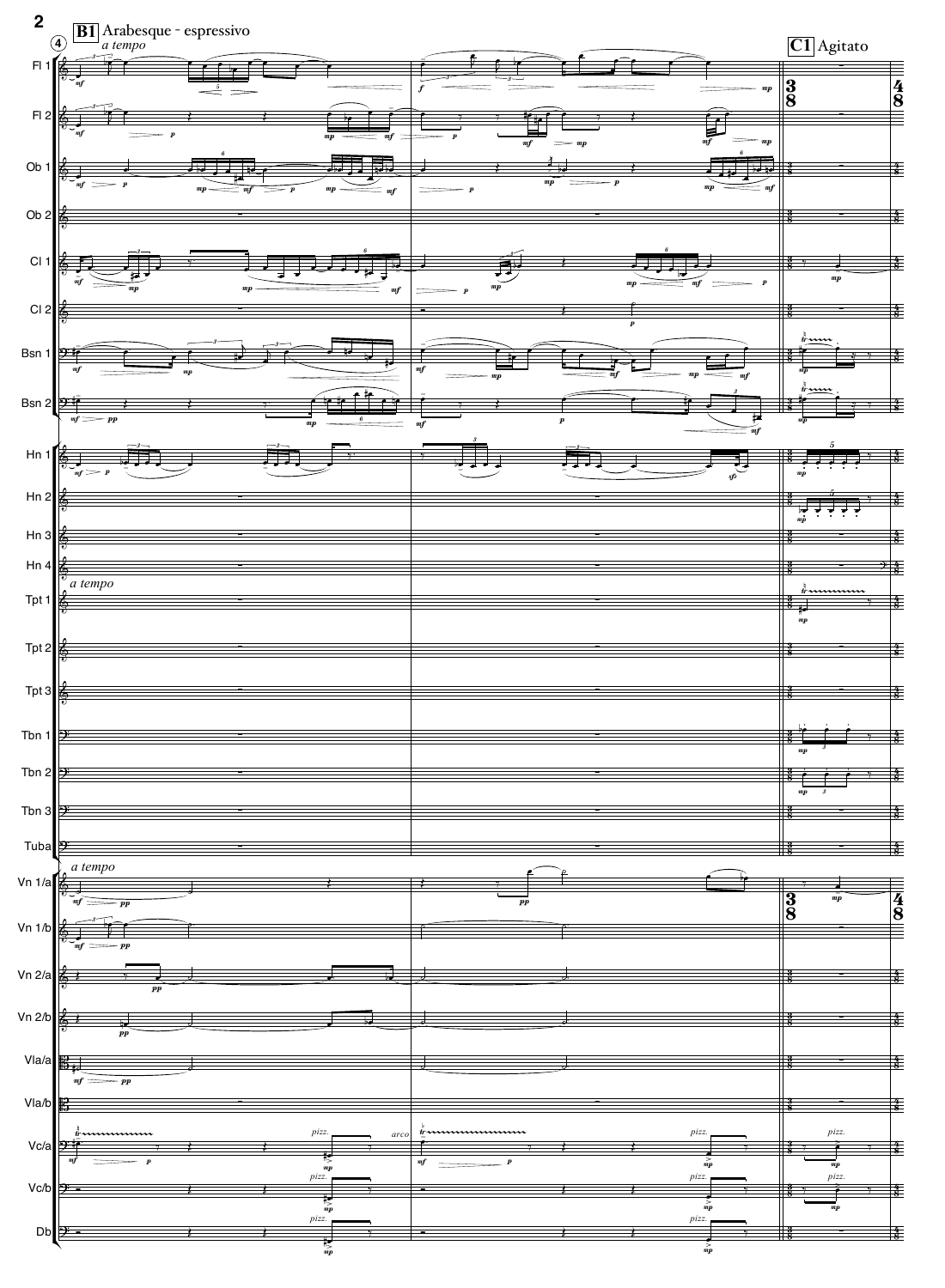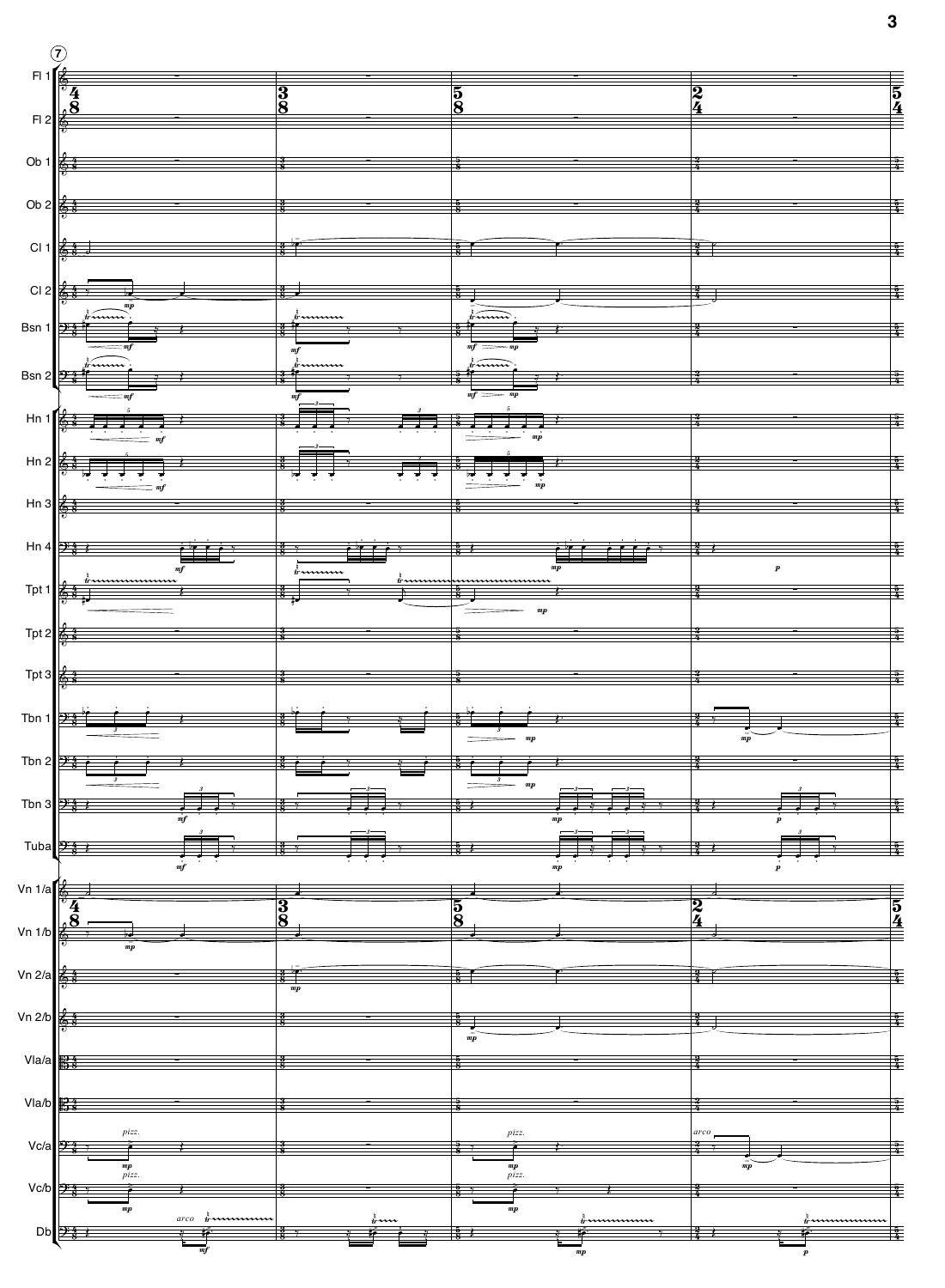